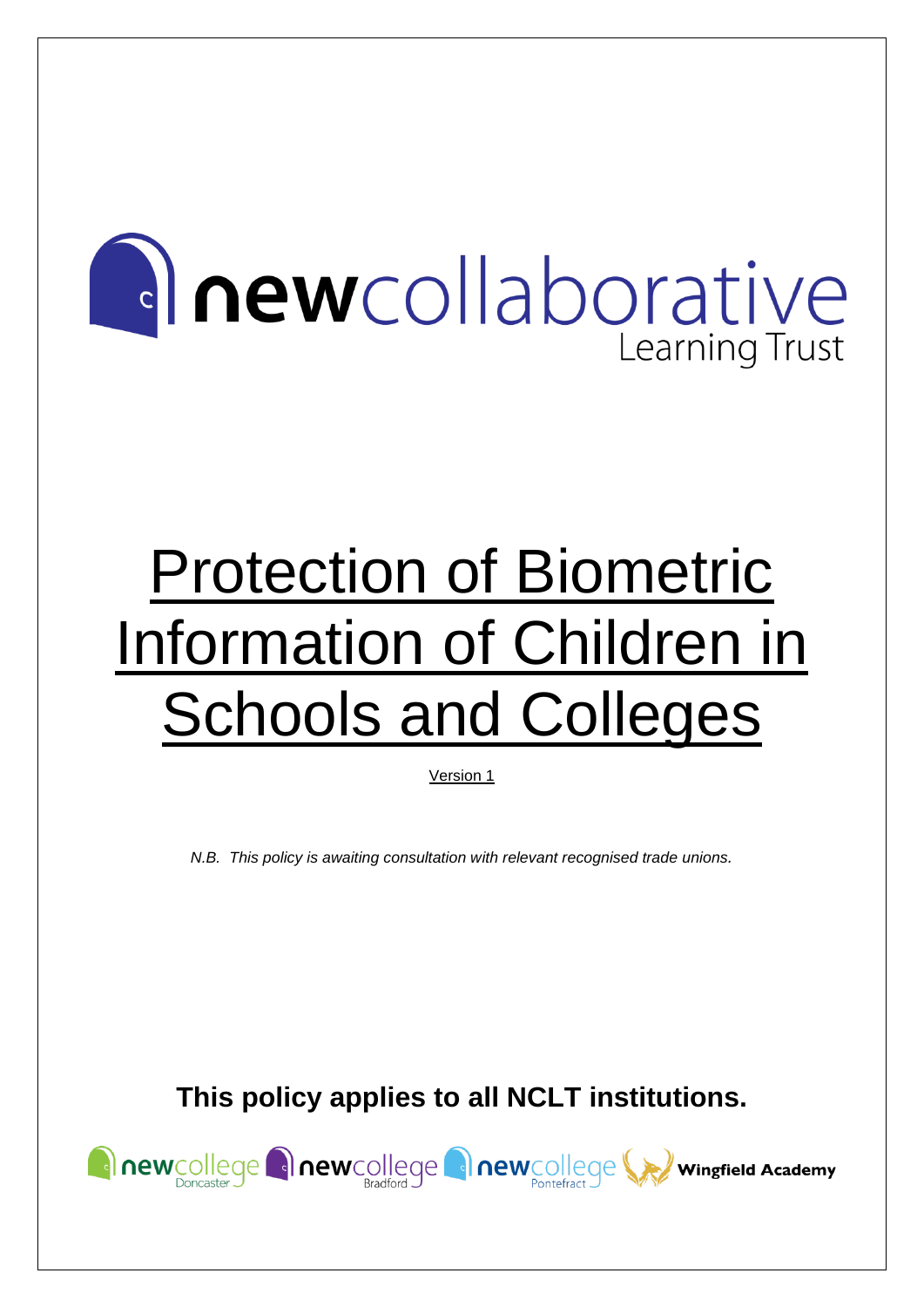# **CONTENTS**

| Paragraph<br><b>Number</b> | <b>Heading</b>                             | Page<br><b>Number</b> |
|----------------------------|--------------------------------------------|-----------------------|
| 1.0                        | Introduction                               | 3                     |
| 2.0                        | <b>Legal Context</b>                       | 3                     |
| 3.0                        | <b>Definitions</b>                         | 3                     |
| 4.0                        | Roles and Responsibilities                 |                       |
| 5.0                        | <b>Data Protection Principles</b>          | 4                     |
| 6.0                        | Data Protection Impact Assessments (DPIAs) | 5                     |
| 7.0                        | Notification and Consent                   | 5                     |
| 8.0                        | <b>Alternative Arrangements</b>            |                       |
| 9.0                        | Data Retention                             |                       |
| 10.0                       | Data Breaches                              | 8                     |
| 11.0                       | Monitoring and Review                      | 8                     |
| Appendix                   | <b>Wingfield Admissions Form</b>           | 8                     |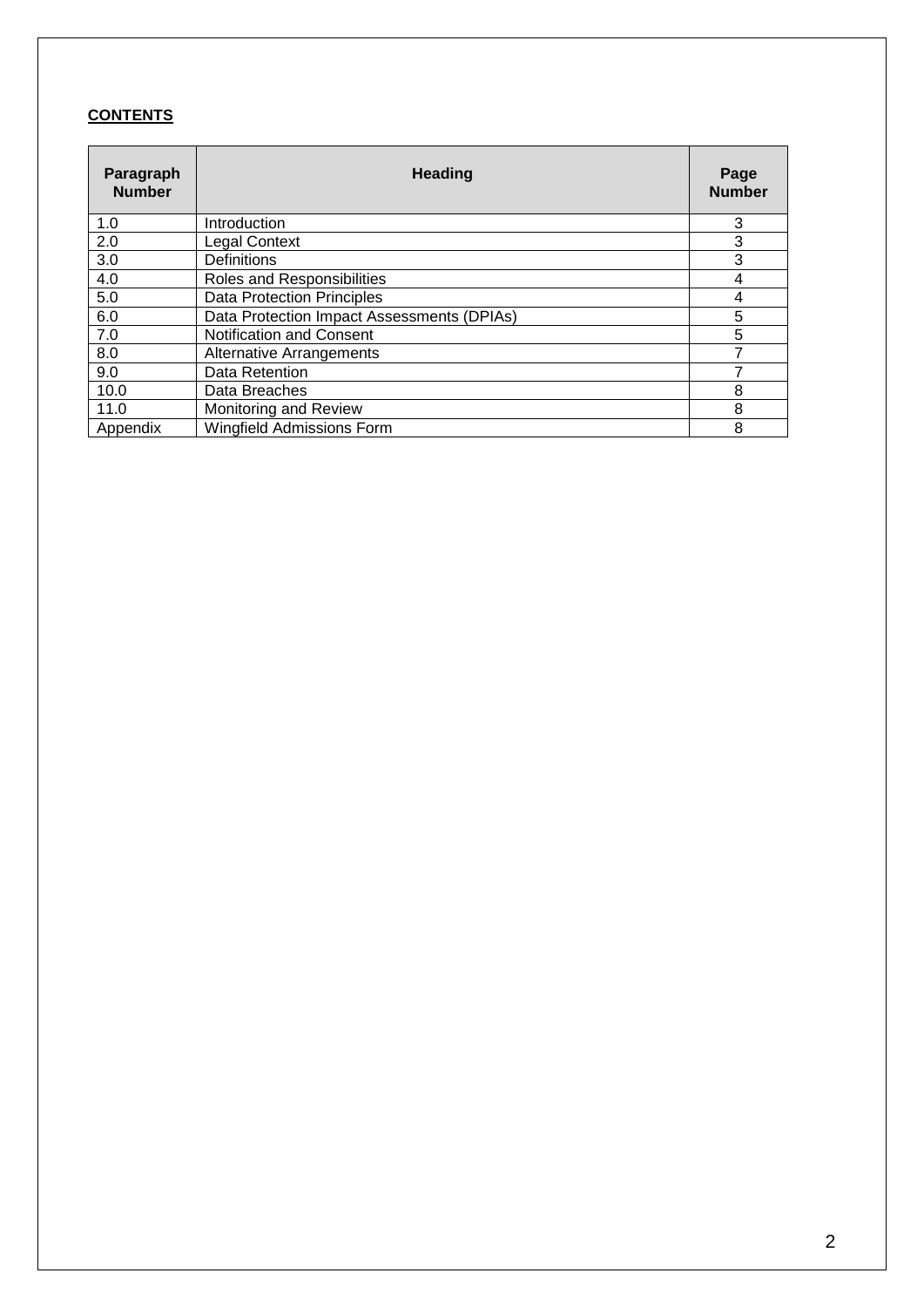# **1.0 Introduction**

- 1.1 New Collaborative Learning Trust is committed to protecting the personal data of all its pupils and staff, this includes any biometric data collected and processed.
- 1.2 The Trust collects and processes biometric data in accordance with relevant legislation and guidance to ensure the data and the rights of individuals are protected.
- 1.3 This policy outlines the procedure the Trust follows when collecting and processing biometric data.

# **2.0 Legal Context**

- 2.1 This policy has due regard to all relevant legislation and guidance including, but not limited to, the following:
	- Protection of Freedoms Act 2012
	- Data Protection Act 2018
	- UK General Data Protection Regulation (UK GDPR)
	- Department for Education (DfE) (2018) Protection of biometric information of children in schools and colleges
- 2.2 This policy operates in conjunction with the following Trust policies:
	- Data Protection Policy
	- Personal Data Breach Policy
	- Trust Data Retention Schedule

# **3.0 Definitions**

- 3.1 **Biometric data:** Personal information about an individual's physical or behavioural characteristics that can be used to identify that person, including their fingerprints, facial shape, retina and iris patterns, and hand measurements.
- 3.2 **Automated biometric recognition system:** A system which measures an individual's physical or behavioural characteristics by using equipment that operates 'automatically' (i.e. electronically). Information from the individual is automatically compared with biometric information stored in the system to see if there is a match in order to recognise or identify the individual.
- 3.3 **Processing biometric data:** Processing biometric data includes obtaining, recording or holding the data or carrying out any operation on the data including disclosing it,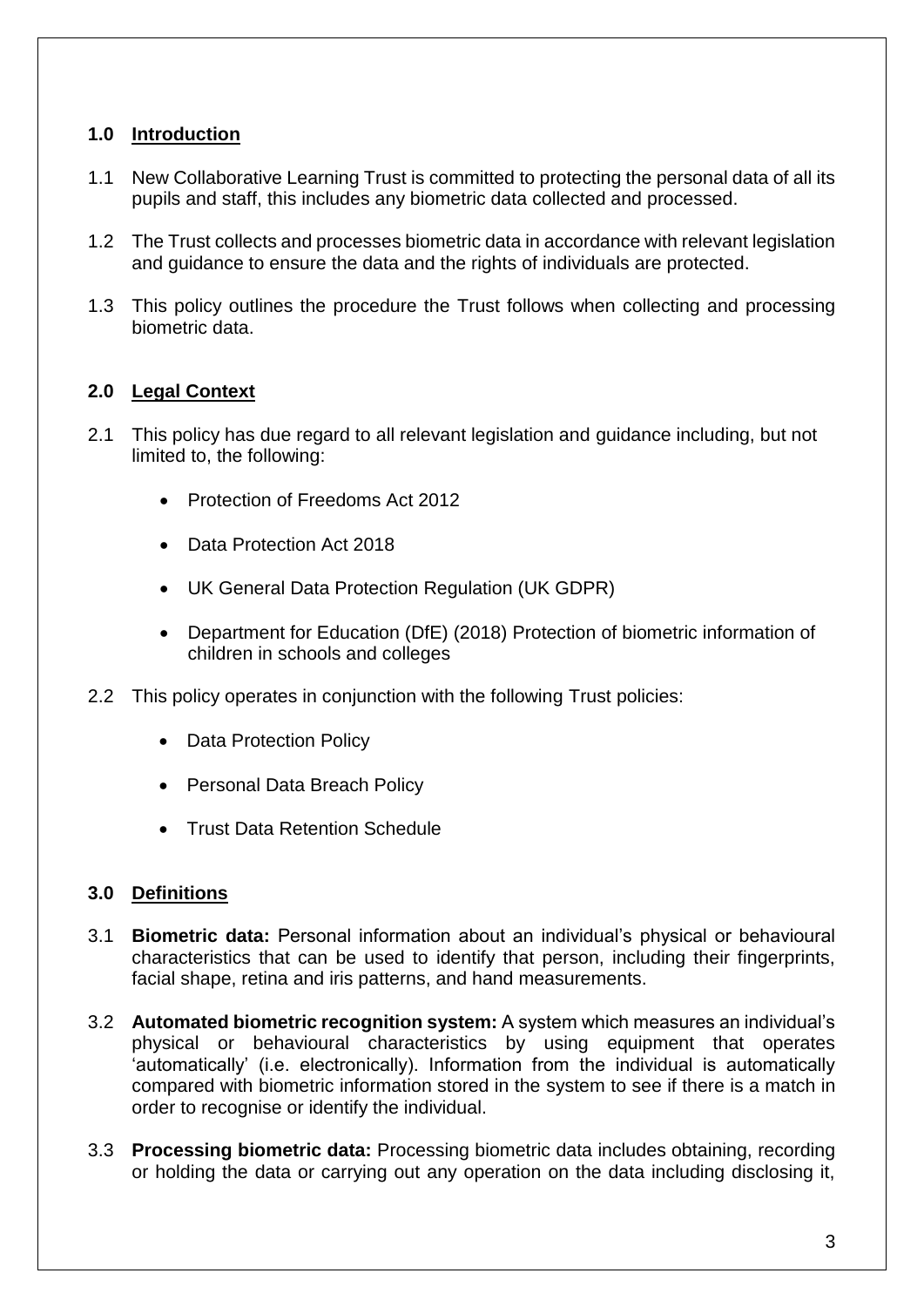deleting it, organising it or altering it. An automated biometric recognition system processes data when:

- Recording pupils' biometric data, e.g. taking measurements from a fingerprint via a fingerprint scanner.
- Storing pupils' biometric information on a database.
- Using pupils' biometric data as part of an electronic process, e.g. by comparing it with biometric information stored on a database to identify or recognise pupils.
- 3.4 **Special category data:** Personal data which the UK GDPR says is more sensitive, and so needs more protection – where biometric data is used for identification purposes, it is considered special category data.

# **4.0 Roles and Responsibilities**

- 4.1 The Trust Executive Team and the Board of Directors are responsible for reviewing this policy on a bi-annual basis.
- 4.2 The Headteacher/Principal at each institution within the Trust is responsible for ensuring the provisions of this policy are implemented consistently.
- 4.3 The Data Protection Officer (DPO) is responsible for:
	- Monitoring the Trust's compliance with data protection legislation in relation to the use of biometric data.
	- Advising on when it is necessary to undertake a data protection impact assessment (DPIA) in relation to the school's biometric system(s).
	- Being the first point of contact for the Information Commissioner's Office (ICO) and for individuals whose data is processed by the school and connected third parties.

# **5.0 Data Protection Principles**

- 5.1 The Trust processes all personal data, including biometric data, in accordance with the key principles set out in the UK GDPR.
- 5.2 The Trust ensures biometric data is:
	- Processed lawfully, fairly and in a transparent manner.
	- Only collected for specified, explicit and legitimate purposes, and not further processed in a manner that is incompatible with those purposes.
	- Adequate, relevant and limited to what is necessary in relation to the purposes for which they are processed.
	- Accurate and, where necessary, kept up-to-date, and that reasonable steps are taken to ensure inaccurate information is rectified or erased.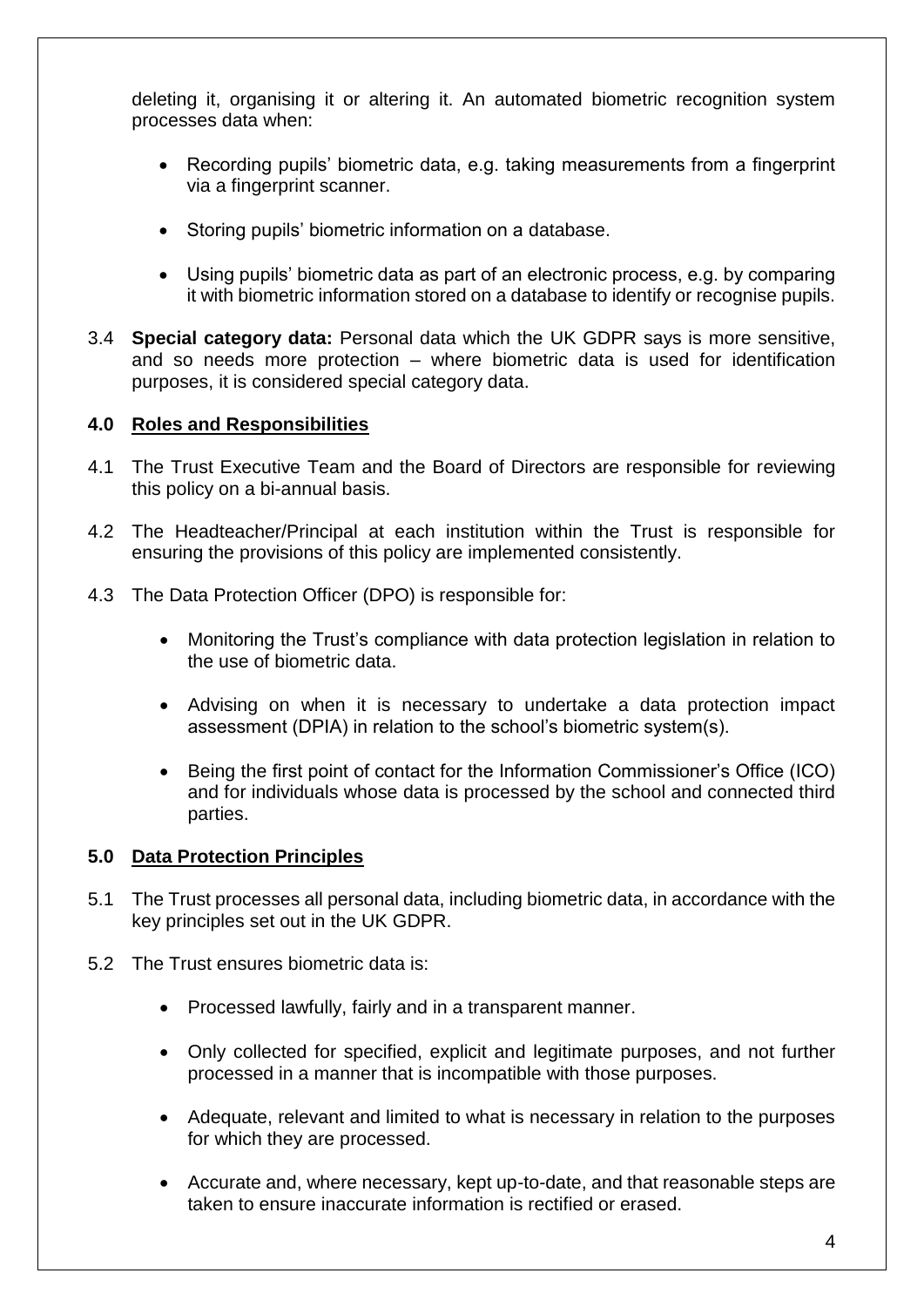- Kept in a form which permits identification of data subjects for no longer than is necessary for the purposes for which the personal data are processed.
- Processed in a manner that ensures appropriate security of the information, including protection against unauthorised or unlawful processing and against accidental loss, destruction or damage, using appropriate technical or organisational measures.
- 5.3 As the data controller, the Trust is responsible for being able to demonstrate its compliance with the provisions outlined in the UK GDPR.

# **6.0 Data Protection Impact Assessments (DPIAs)**

- 6.1 Prior to processing biometric data or implementing a system that involves processing biometric data, a DPIA must be carried out.
- 6.2 The DPO will oversee and monitor the process of carrying out the DPIA.
- 6.3 The DPIA will:
	- Describe the nature, scope, context and purposes of the processing.
	- Assess necessity, proportionality and compliance measures.
	- Identify and assess risks to individuals.
	- Identify any additional measures to mitigate those risks.
- 6.4 When assessing levels of risk, the likelihood and the severity of any impact on individuals will be considered.
- 6.5 If a high risk is identified that cannot be mitigated, the DPO will consult the ICO before the processing of the biometric data begins.
- 6.6 The ICO will provide the Trust with a written response (within eight weeks or 14 weeks in complex cases) advising whether the risks are acceptable, or whether the Trust needs to take further action. In some cases, the ICO may advise the Trust to not carry out the processing.

# **7.0 Notification and Consent**

- 7.1 The obligation to obtain consent for the processing of biometric information of children under the age of 18 is not imposed by the Data Protection Act 2018 or the UK GDPR. Instead, the consent requirements for biometric information is imposed by section 26 of the Protection of Freedoms Act 2012.
- 7.2 Where the Trust uses pupils' or students' biometric data as part of an automated biometric recognition system (e.g. using pupils' fingerprints to receive school meals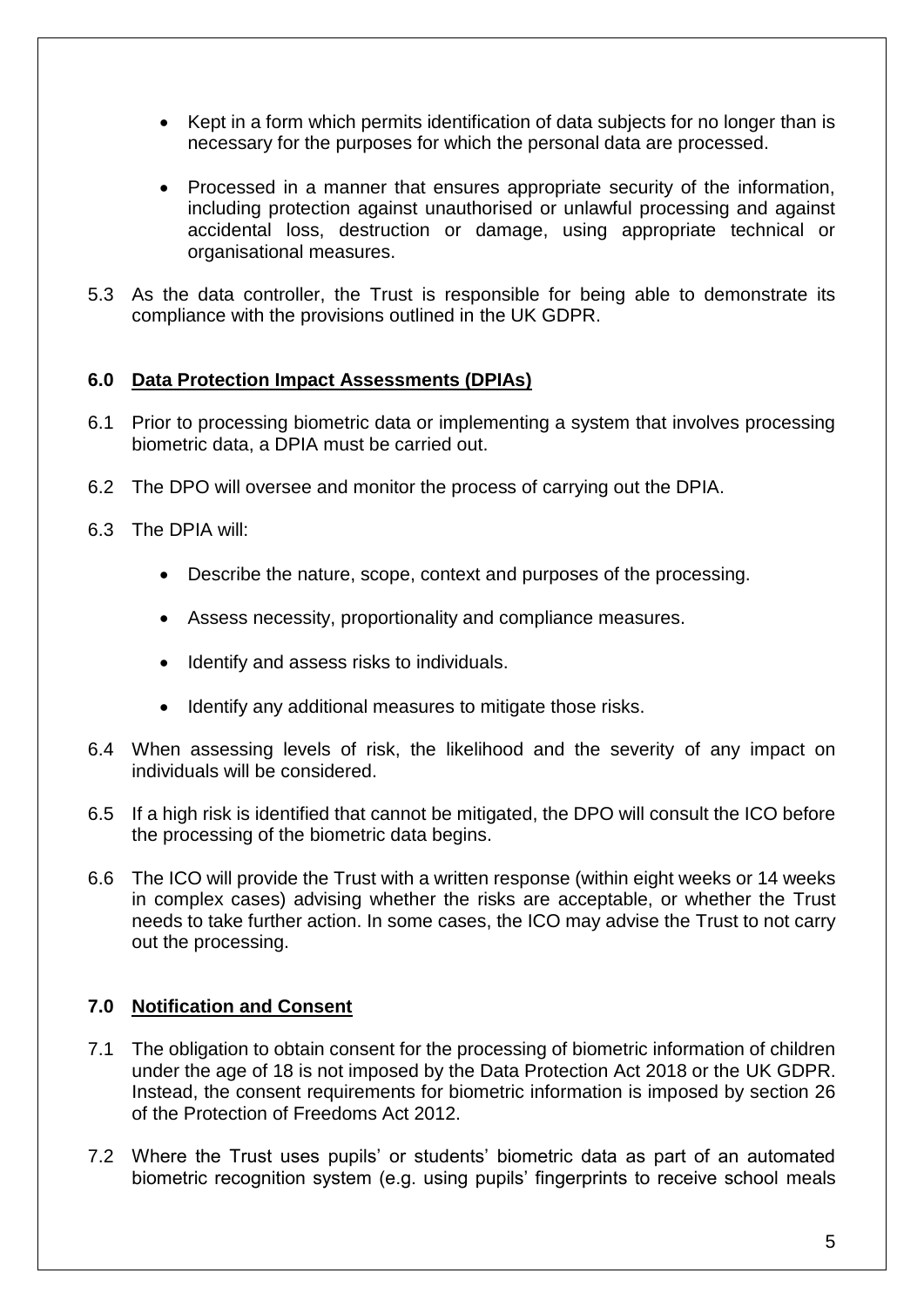instead of paying with cash), the Trust will comply with the requirements of the Protection of Freedoms Act 2012.

- 7.3 Prior to any biometric recognition system being put in place or processing a child's biometric data, the Trust will seek to notify and gain consent from parents/carers for any child under the age of 18.
- 7.4 Reasonable steps will be made to ensure each parent or carer of a pupil or student is notified.
- 7.5 In the case of school information, the name and contact details of the pupil's parents/carers will be taken from the school's admission register.
- 7.6 Where the name of only one parent/carer is available, the Headteacher/Principal will consider whether any reasonable steps can or should be taken to ascertain the details of the other parent/carer.
- 7.7 Written consent will be sought from at least one parent/carer of the pupil before the school collects or uses a pupil's biometric data. In the case of Wingfield, this will be done through the school's Admission Form (see Appendix 1).
- 7.8 The Trust will not need to notify a particular parent or carer, or seek their consent if the Trust is satisfied that:
	- The parent/carer cannot be found, for example, their whereabouts or identity is not known.
	- The parent/carer lacks the mental capacity to object or to consent.
	- The welfare of the child requires that a particular parent/carer is not contacted, for example where a child has been separated from an abusive parent/carer who is not to be informed of the child's whereabouts.
	- Where it is otherwise not reasonably practicable for a particular parent/carer to be notified or for their consent to be obtained.
- 7.9 Where neither parent/carer of a child can be notified for any of the reasons set out in 7.8, consent will be sought from the following individuals or agencies as appropriate:
	- If a child is being 'looked after' by the Local Authority (LA) or is accommodated or maintained by a voluntary organisation, the LA or voluntary organisation will be notified and their written consent obtained.
	- If the above does not apply, then notification will be sent to all those caring for the child and written consent will be obtained from at least one carer before the child's biometric data can be processed.
- 7.10 Notification sent to parents/carers and other appropriate individuals or agencies will include information regarding the following:
	- Details about the type of biometric information to be taken.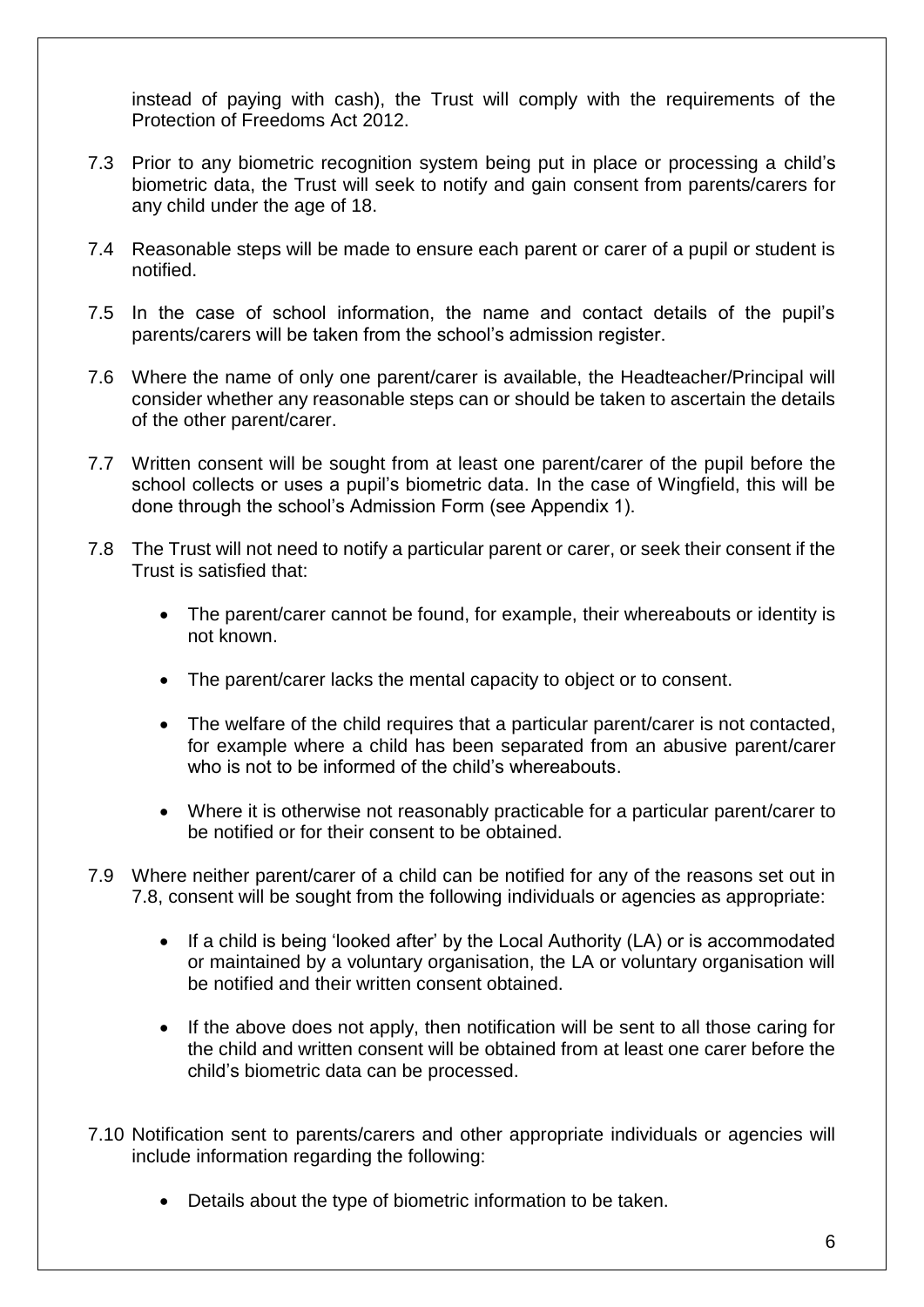- How the data will be used.
- The parent's/carer's and the pupil's right to refuse or withdraw their consent.
- The Trust's duty to provide reasonable alternative arrangements for any child whose information cannot be processed (see section 8).
- 7.11 The Trust will not process the biometric data of a child under the age of 18 in the following circumstances:
	- The child (verbally or non-verbally) objects or refuses to participate in the processing of their biometric data.
	- No parent or carer has consented in writing to the processing.
	- A parent/carer has objected in writing to such processing, even if the other parent/carer has given written consent.
- 7.12 The child and/or their parents/carers can object to participation in the Trust's biometric system(s) or withdraw their consent at any time. Where this happens, any biometric data relating to the child that has already been captured will be deleted.
- 7.13 If specific biometric data beyond pupil/student photographs is required, e.g. fingerprints, parents or carers will be encouraged to discuss this with the child and then provide or refuse consent.
- 7.14 Where staff members or other adults use the school's biometric system(s), consent will be obtained from them before they use the system.
- 7.15 Staff and other adults can object to taking part in the school's biometric system(s) and can withdraw their consent at any time. Where this happens, any biometric data relating to the individual that has already been captured will be deleted.
- 7.16 Alternative arrangements will be provided to any individual that does not consent to take part in the school's biometric system(s), in line with section 8 of this policy.

# **8.0 Alternative Arrangements**

- 8.1 Parents/carers, pupils, students, staff members and other relevant adults have the right to not take part in the school's biometric system(s).
- 8.2 Where an individual objects to taking part in the Trust's biometric system(s), reasonable alternative arrangements will be provided that allow the individual to access the relevant service, e.g. where a biometric system uses pupil's fingerprints to pay for school meals, the pupil will be issued with a five digit pin number to access their dinner account.
- 8.3 Alternative arrangements will not put the individual at any disadvantage or create difficulty in accessing the relevant service, or result in any additional burden being placed on the individual (and the child's parents or carers, where relevant).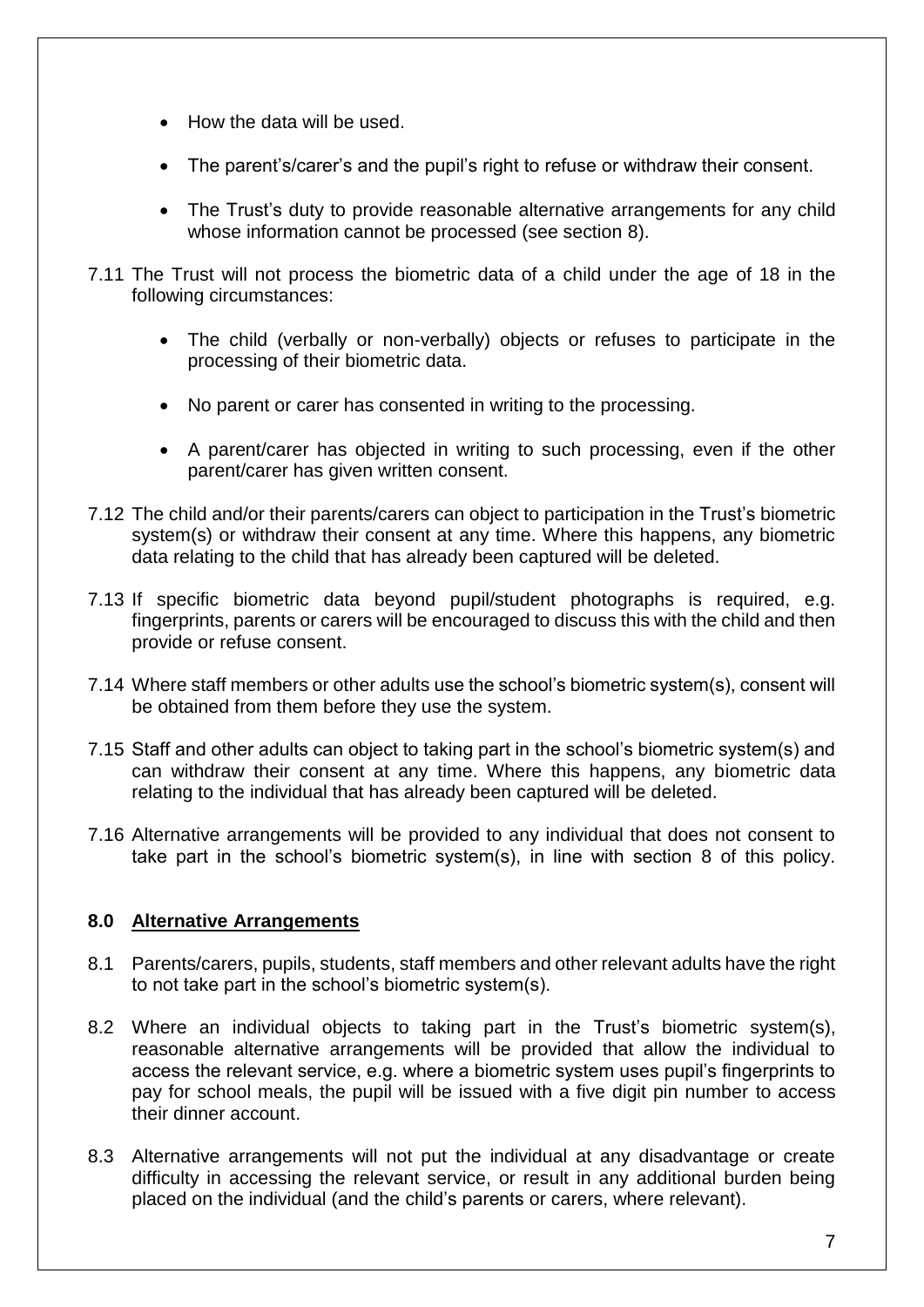#### **9.0 Data Retention**

- 9.1 Biometric data will be managed and retained in line with the Trust's Retention Schedule.
- 9.2 If an individual (or a child's parent/carer, where relevant) withdraws their consent for their child's biometric data to be processed, it will be deleted from the Trust's system.

#### **10.0 Data Breaches**

- 10.1 There are appropriate and robust security measures in place to protect the biometric data held by the Trust. These measures are detailed in the Trust's IT Security Standards Policy.
- 10.2 A Data Sharing Agreement must be in place for any third parties processing biometric information on behalf of the Trust. This agreement must set out the security measures in place, and the process to be followed in the event of a data breach.
- 10.3 All breaches involving personal data are dealt with through the Trust's Personal Data Breach Policy.
- 10.4 Any breach to the Trust's biometric system(s) affecting personal data will be dealt with in accordance with the Personal Data Breach Policy.

#### **11.0 Monitoring and Review**

- 11.1 The Trust Executive Team and the Board of Directors will review this policy on a biannual basis.
- 11.2 Any changes to this policy will be communicated to all staff, parents/carers and pupils or students.

# **Appendix A**

# **Wingfield Academy - Admissions Form 2021**

#### Parental consent for biometric data recording and storage

Fingerprints scans & biometric data – we operate a fingerprint system for meals, which has many advantages, CRB Cunninghams Education Solutions operate this system on behalf of R.M.B.C our catering suppliers. It saves your child from carrying cash every day as you can pay online and you can be confident that they are spending money on meals and not in the local shop. Pupils have their fingerprint registered on the system, which is then translated into letters and numbers. The letters and numbers are then used by the system to identify the child, the fingerprint is then discarded and the letters and numbers cannot be reinterpreted back into a fingerprint image.

Please sign below if you agree to the use of biometric data of your child for cashless catering purposes.

........................ Print name ....... Signed ...